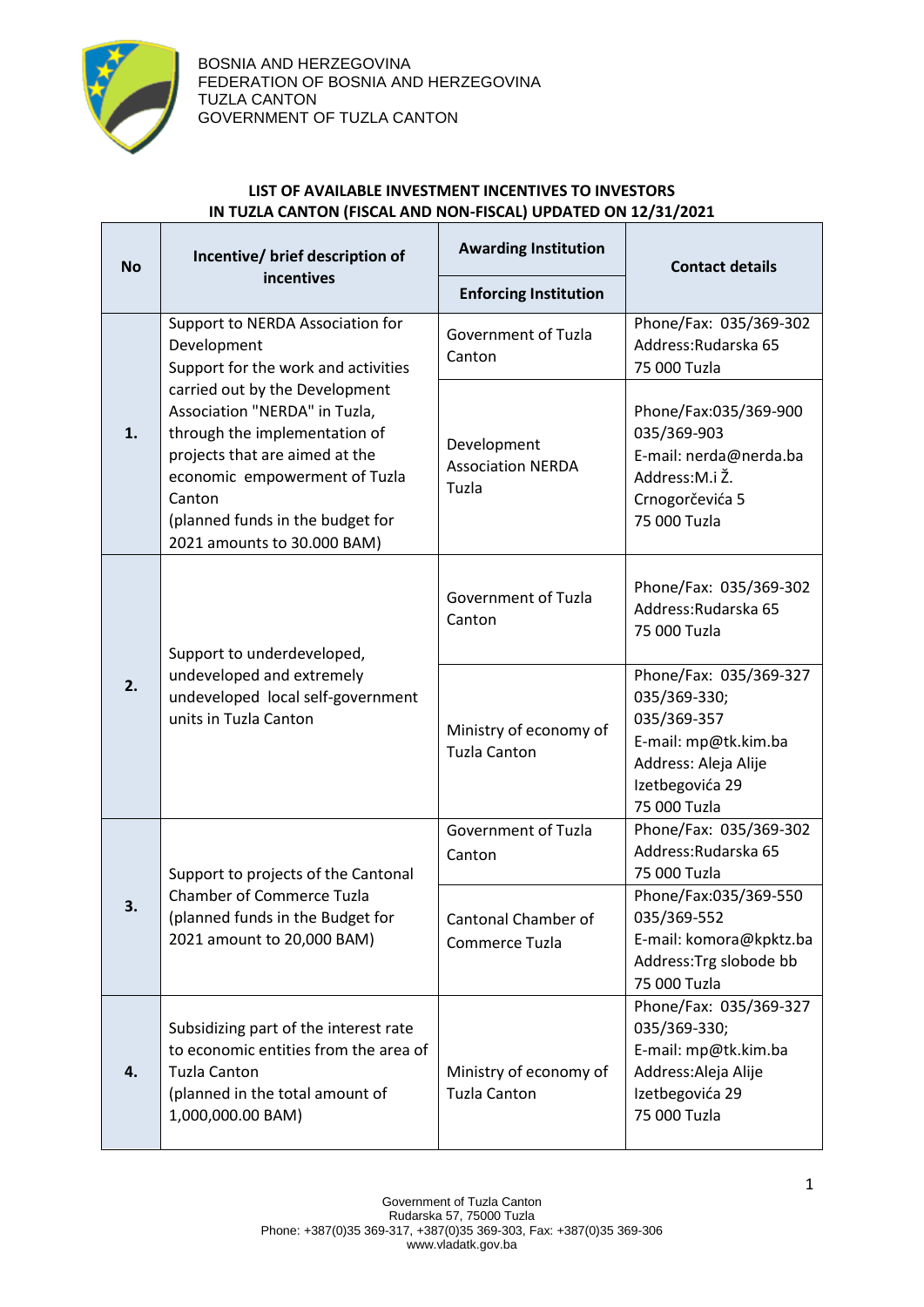

|    |                                                                                                                                                                                                                                                                                                                                                                                                                                                                | UniCredit Bank d.d.<br><b>Mostar Branch of Tuzla</b>                                                                                   | Phone/Fax:035/259-029<br>035/259-025<br>035/259-052<br>035/259-021<br>Address: Džafer Mahala<br>53-55<br>75 000 Tuzla                                                                                                                                                     |
|----|----------------------------------------------------------------------------------------------------------------------------------------------------------------------------------------------------------------------------------------------------------------------------------------------------------------------------------------------------------------------------------------------------------------------------------------------------------------|----------------------------------------------------------------------------------------------------------------------------------------|---------------------------------------------------------------------------------------------------------------------------------------------------------------------------------------------------------------------------------------------------------------------------|
| 5. | Employment of children from killed<br>fighters families with the aim of<br>performing 12 month internship in<br>2021                                                                                                                                                                                                                                                                                                                                           | Ministry for Soldiers'<br>Affairs of Tuzla Canton<br>through the<br><b>Employment Service of</b><br><b>FBiH</b>                        |                                                                                                                                                                                                                                                                           |
|    |                                                                                                                                                                                                                                                                                                                                                                                                                                                                | Ministry for Soldiers'<br>Affairs of Tuzla Canton<br>through the<br><b>Employment Service of</b><br><b>Tuzla Canton</b>                | Phone/Fax: 035/369-401<br>035/369-405<br>E-mail: minbp@tk.kim.ba<br>Address: Rudarska 65<br>75 000 Tuzla                                                                                                                                                                  |
| 6. | Performing internship / volunteer<br>work in 2021                                                                                                                                                                                                                                                                                                                                                                                                              | Joint Commission of<br>Ministry for Soldiers'<br>Affairs of Tuzla Canton<br>and<br><b>Employment Service of</b><br><b>Tuzla Canton</b> | Phone/Fax: 035/369-401<br>035/369-405<br>E-mail: minbp@tk.kim.ba<br>Address: Rudarska 65<br>75 000 Tuzla<br>Web:www.vladatk.kim.ba<br>Phone/Fax: 035/306-440<br>035/228-573<br>E-mail: info@szztk.ba<br>Address: Bosne Srebrene<br>bb<br>75 000 Tuzla<br>Web:www.szztk.ba |
| 7. | Employment of unemployed people<br>from the rank of the veteran<br>population for at least 24 months<br>through two subprojects:<br>-supporting through startup of own<br>business and - employing for the<br>employers (planned amount of<br>1,000,000.00 BAM -10,000,00 BAM<br>for individuals for self-employment<br>and employment in grants of<br>10,000.00 BAM, 20,000.00 BAM and<br>30,000.00 BAM for employment with<br>employers who hire one, two or | Ministry for Soldiers'<br>Affairs of Tuzla Canton                                                                                      | Phone/Fax:<br>035/369-<br>401 035/369-405<br>E-mail: minbp@tk.kim.ba<br>Address: Rudarska 65<br>75 000 Tuzla                                                                                                                                                              |
|    |                                                                                                                                                                                                                                                                                                                                                                                                                                                                | Ministry for Soldiers'<br>Affairs of Tuzla Canton                                                                                      | Phone/Fax:<br>035/369-<br>401 035/369-405<br>E-mail: minbp@tk.kim.ba<br>Address: Rudarska 65<br>75 000 Tuzla                                                                                                                                                              |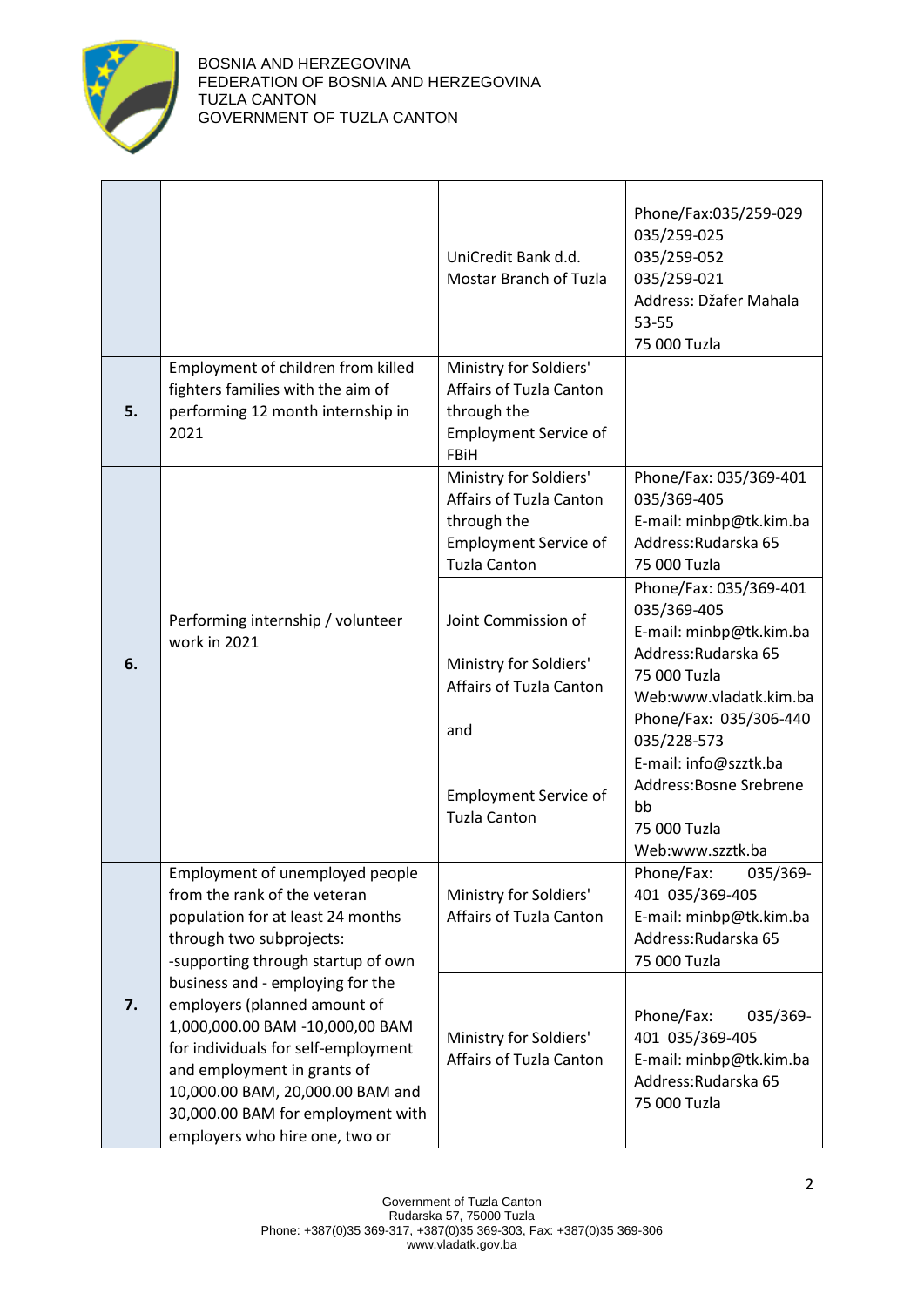

|     | three persons from the veteran<br>population)                                                                                                                                                              |                                                                                                 |                                                                                                                      |
|-----|------------------------------------------------------------------------------------------------------------------------------------------------------------------------------------------------------------|-------------------------------------------------------------------------------------------------|----------------------------------------------------------------------------------------------------------------------|
| 8.  | Capital transfers to municipalities /<br>cities (support to projects in<br>accordance with the cantonal<br>environmental plan of Tuzla Canton)                                                             | Ministry of Physical<br>Planning and Protection<br>of the Environment of<br><b>Tuzla Canton</b> | Phone/Fax: 035/369-429<br>E-mail:<br>minpuzo@tk.kim.ba<br>Address: Rudarska 65<br>75 000Tuzla                        |
| 9.  | Transfers to public companies                                                                                                                                                                              | Ministry of Physical<br>Planning and<br>Environmental<br><b>Protection of Tuzla</b><br>Canton   | Phone/Fax: 035/369-429<br>E-mail:<br>minpuzo@tk.kim.ba<br>Address: Rudarska 65<br>75 000Tuzla                        |
| 10. | Transfers to private companies                                                                                                                                                                             | Ministry of Physical<br>Planning and<br>Environmental<br>Protection of Tuzla<br>Canton          | Phone/Fax: 035/369-429<br>E-mail:<br>minpuzo@tk.kim.ba<br>Address: Rudarska 65<br>75 000Tuzla                        |
| 11. | Promotion of domestic production<br>and tourism resources<br>(Implementation of the promotional<br>program "Buy-travel domestic"<br>through the campaign and consumer<br>education)                        | Ministry of Trade,<br><b>Tourism and Transport</b><br>of Tuzla Canton                           | Phone: 035/369-393<br>Fax: 035/369-394<br>E-mail: mintts@tk.kim.ba<br>Address:<br>Mije Keroševića 20<br>75 000 Tuzla |
| 12. | Advisory services<br>(Services of interpretation of certain<br>laws and bylaws to economic entities<br>for the purpose of registration,<br>fulfillment of legal obligations or<br>inspection requirements) | Ministry of Trade,<br><b>Tourism and Transport</b><br>of Tuzla Canton                           | Phone: 035/369-393<br>Fax: 035/369-394<br>E-mail: mintts@tk.kim.ba<br>Address:<br>Mije Keroševića 20<br>75 000 Tuzla |
| 13. | Subsidy to public companies                                                                                                                                                                                | Ministry of Trade,<br><b>Tourism and Transport</b><br>of Tuzla Canton                           | Phone: 035/369-393<br>Fax: 035/369-394<br>E-mail: mintts@tk.kim.ba<br>Address:<br>Mije Keroševića 20<br>75 000 Tuzla |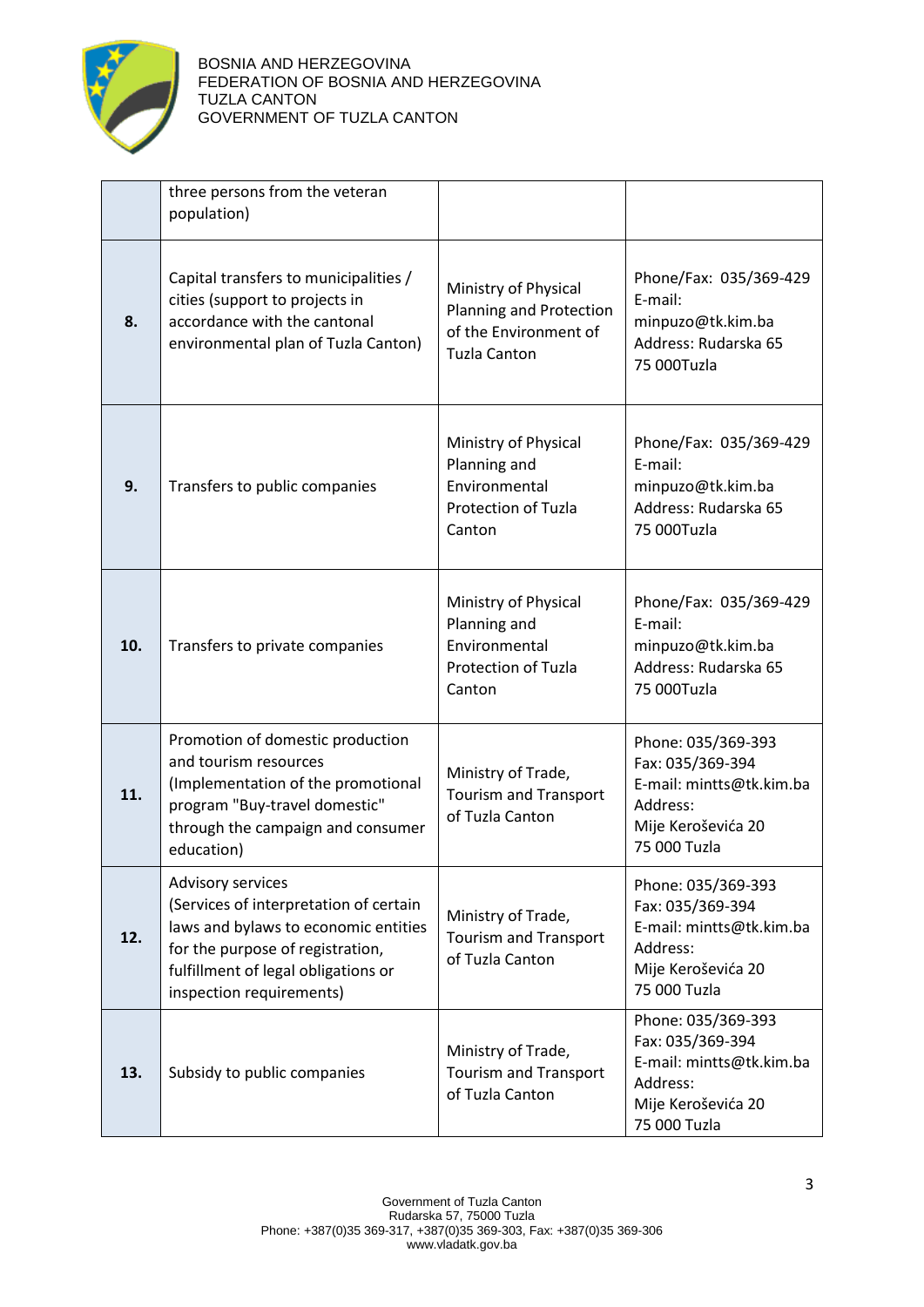

| 14. | Subsidy to private companies and<br>entrepreneurs                                                                                                                                                                                                                                                                                                                                                                                                                                                                                                                                                                                  | Ministry of Trade,<br><b>Tourism and Transport</b><br>of Tuzla Canton                                                             | Phone: 035/369-393<br>Fax: 035/369-394<br>E-mail: mintts@tk.kim.ba<br>Address:<br>Mije Keroševića 20<br>75 000 Tuzla                          |
|-----|------------------------------------------------------------------------------------------------------------------------------------------------------------------------------------------------------------------------------------------------------------------------------------------------------------------------------------------------------------------------------------------------------------------------------------------------------------------------------------------------------------------------------------------------------------------------------------------------------------------------------------|-----------------------------------------------------------------------------------------------------------------------------------|-----------------------------------------------------------------------------------------------------------------------------------------------|
| 15. | Awarding scholarships to regular first<br>grade high school students who have<br>enrolled in occupations from the List<br>of Deficient Occupations for the<br>2021/2022 school year                                                                                                                                                                                                                                                                                                                                                                                                                                                | Ministry of Education<br>and Science                                                                                              | Phone: 035/281-296;<br>035/369-340<br>Fax: 035/281-240<br>E-mail: mon@tk.kim.ba<br>Address:<br>Muhameda Hevaije<br>Uskufija 3<br>75 000 Tuzla |
| 16. | Investing funds from changing<br>purpose of agriculture land in:<br>creating plans, programs and<br>projects for protection, use<br>and regulation of agricultural<br>land,<br>implementing measures for<br>the protection, use and<br>regulation of agricultural<br>land and the inundation<br>area,<br>establishment of a land<br>information system,<br>soil monitoring,<br>creating maps of land use<br>value,<br>creating a project for multi-<br>evaluation,<br>realization of tasks set by the<br>program management,<br>decontamination of land and<br>raising protective zones in<br>the vicinity of the road<br>network. | Ministry of Agriculture,<br>Forestry and Water<br>Management of Tuzla<br>Canton / Municipality /<br><b>Cities of Tuzla Canton</b> | Phone/Fax: 035/369-421<br>E-mail:minpvs@tk.kim.ba<br>Address: Rudarska 57<br>75 000 Tuzla                                                     |
| 17. | Investing funds from water fees into<br>the water management sector (per<br>purpose) into:<br>protective facilities such as<br>dams and embankments, for<br>arranging river beds, dams                                                                                                                                                                                                                                                                                                                                                                                                                                             | Ministry of Agriculture,<br>Forestry and Water<br>Management of Tuzla<br>Canton                                                   | Phone/Fax: 035/369-421<br>E-mail:minpvs@tk.kim.ba<br>Address: Rudarska 57<br>75 000 Tuzla                                                     |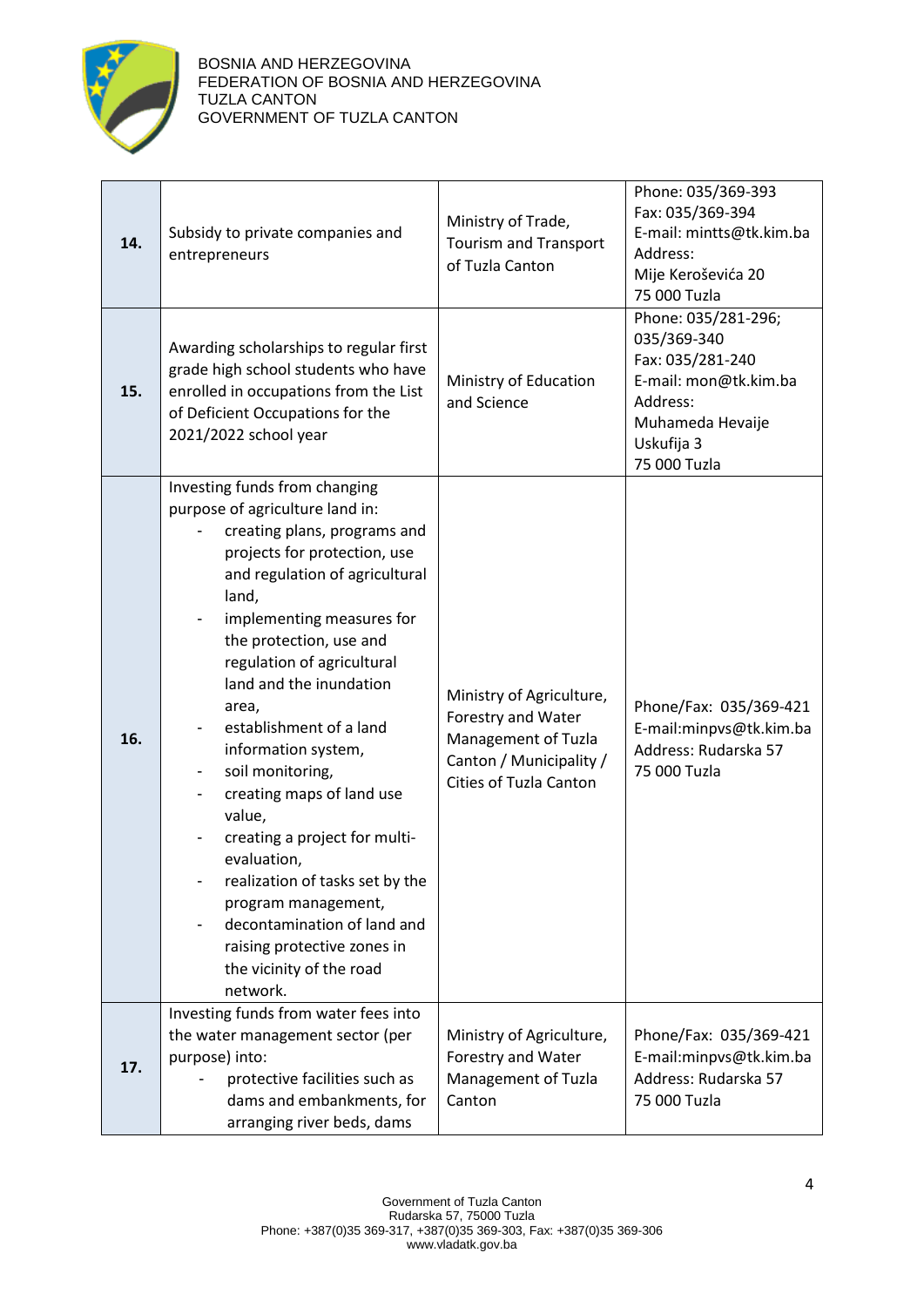

|     | with accumulation and other<br>related facilities, as well as<br>facilities to protect against<br>erosion and flood,<br>facilities for drainage<br>including basic and detailed<br>drainage channel network<br>and other related facilities,<br>facilities for water supply<br>such as dams and reservoirs,<br>water intakes, wells,<br>captures with appropriate<br>equipment, facilities for<br>potable water treatment,<br>reservoirs and pipelines and<br>other related facilities,<br>facilities for water protection<br>against pollution such as<br>collectors for receiving and<br>transporting wastewater,<br>wastewater treatment<br>plants, drain into a receiver<br>and other related facilities<br>and equipment. Listed water<br>facilities could be<br>simultaneously used for<br>several purposes and, it such<br>a case; they serve as so-<br>called multipurpose water |                                                                                                                           |                                                                                           |
|-----|------------------------------------------------------------------------------------------------------------------------------------------------------------------------------------------------------------------------------------------------------------------------------------------------------------------------------------------------------------------------------------------------------------------------------------------------------------------------------------------------------------------------------------------------------------------------------------------------------------------------------------------------------------------------------------------------------------------------------------------------------------------------------------------------------------------------------------------------------------------------------------------|---------------------------------------------------------------------------------------------------------------------------|-------------------------------------------------------------------------------------------|
|     | facilities.                                                                                                                                                                                                                                                                                                                                                                                                                                                                                                                                                                                                                                                                                                                                                                                                                                                                              |                                                                                                                           |                                                                                           |
|     | <b>Financial support program for</b><br>agriculture and rural development<br>in 2021<br>A. Production Support Model                                                                                                                                                                                                                                                                                                                                                                                                                                                                                                                                                                                                                                                                                                                                                                      | Ministry of Agriculture,<br>Forestry and Water<br>Management of Tuzla<br>Canton / Municipality/<br>Cities of Tuzla Canton |                                                                                           |
|     | <b>Plant production</b><br>1.                                                                                                                                                                                                                                                                                                                                                                                                                                                                                                                                                                                                                                                                                                                                                                                                                                                            |                                                                                                                           |                                                                                           |
| 18. | 1. Corn production                                                                                                                                                                                                                                                                                                                                                                                                                                                                                                                                                                                                                                                                                                                                                                                                                                                                       | Ministry of Agriculture,<br>Forestry and Water<br>Management of Tuzla<br>Canton / Municipality/<br>Cities of Tuzla Canton | Phone/Fax: 035/369-421<br>E-mail:minpvs@tk.kim.ba<br>Address: Rudarska 57<br>75 000 Tuzla |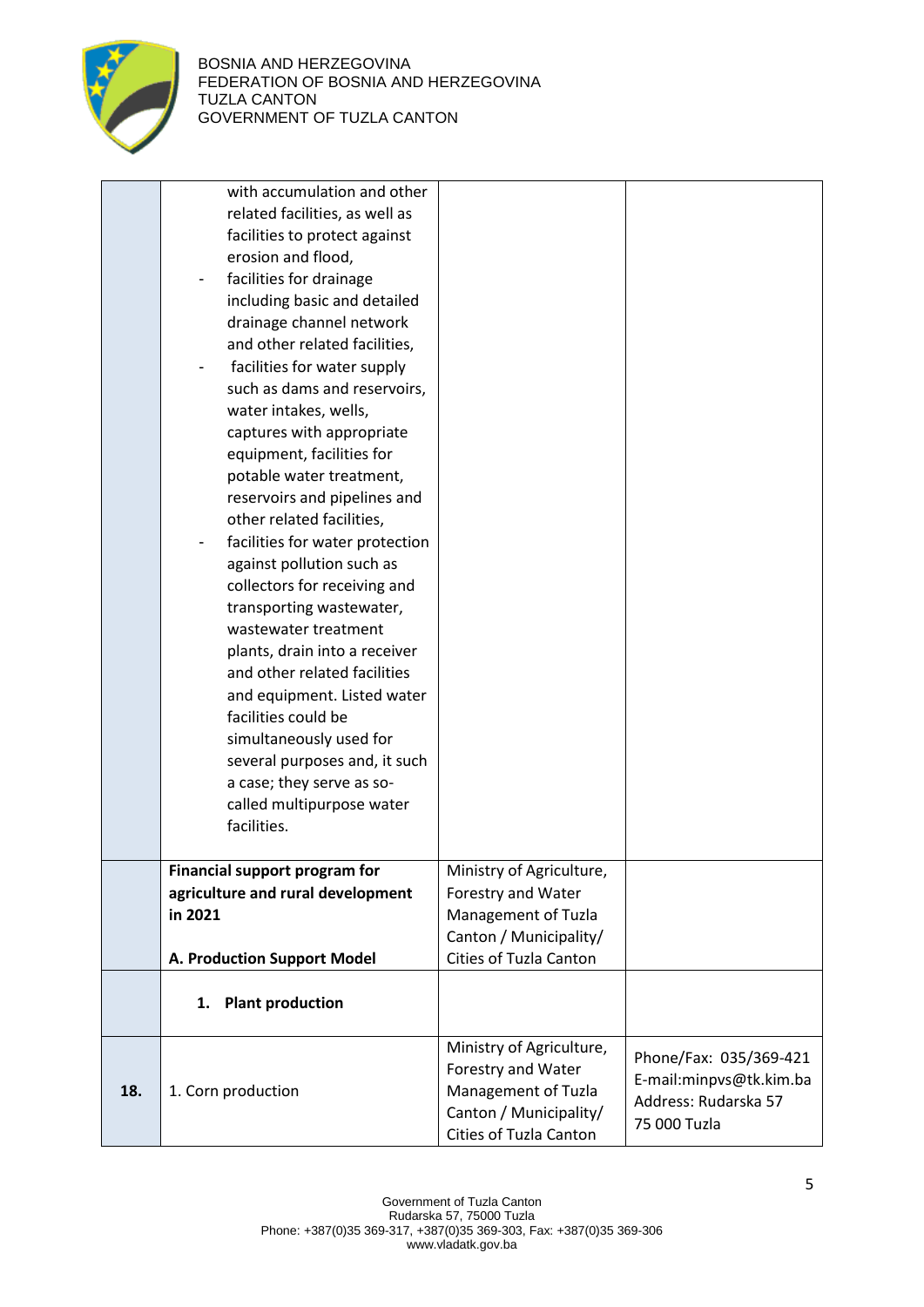

| 19. | 2. Cornishon production for<br>industrial processing                                                             | Ministry of Agriculture,<br>Forestry and Water<br>Management of Tuzla<br>Canton / Municipality/<br>Cities of Tuzla Canton | Phone/Fax: 035/369-421<br>E-mail:minpvs@tk.kim.ba<br>Address: Rudarska 57<br>75 000 Tuzla |
|-----|------------------------------------------------------------------------------------------------------------------|---------------------------------------------------------------------------------------------------------------------------|-------------------------------------------------------------------------------------------|
| 20. | 3. Production of mercantile potatoes                                                                             | Ministry of Agriculture,<br>Forestry and Water<br>Management of Tuzla<br>Canton / Municipality/<br>Cities of Tuzla Canton | Phone/Fax: 035/369-421<br>E-mail:minpvs@tk.kim.ba<br>Address: Rudarska 57<br>75 000 Tuzla |
| 21. | 4. Production of vegetables in a<br>protected area                                                               | Ministry of Agriculture,<br>Forestry and Water<br>Management of Tuzla<br>Canton / Municipality/<br>Cities of Tuzla Canton | Phone/Fax: 035/369-421<br>E-mail:minpvs@tk.kim.ba<br>Address: Rudarska 57<br>75 000 Tuzla |
| 22. | 5. Production of strawberries in a<br>protected area                                                             | Ministry of Agriculture,<br>Forestry and Water<br>Management of Tuzla<br>Canton / Municipality/<br>Cities of Tuzla Canton | Phone/Fax: 035/369-421<br>E-mail:minpvs@tk.kim.ba<br>Address: Rudarska 57<br>75 000 Tuzla |
| 23. | 6. Purchase of fruit for resale and<br>export                                                                    | Ministry of Agriculture,<br>Forestry and Water<br>Management of Tuzla<br>Canton / Municipality/<br>Cities of Tuzla Canton | Phone/Fax: 035/369-421<br>E-mail:minpvs@tk.kim.ba<br>Address: Rudarska 57<br>75 000 Tuzla |
| 24. | 7. Purchase of fruit for processing in<br>the Canton                                                             | Ministry of Agriculture,<br>Forestry and Water<br>Management of Tuzla<br>Canton / Municipality/<br>Cities of Tuzla Canton | Phone/Fax: 035/369-421<br>E-mail:minpvs@tk.kim.ba<br>Address: Rudarska 57<br>75 000 Tuzla |
| 25. | 8. Production of mushrooms (button<br>mushrooms, oyster mushrooms and<br>shiitake)                               | Ministry of Agriculture,<br>Forestry and Water<br>Management of Tuzla<br>Canton / Municipality/<br>Cities of Tuzla Canton | Phone/Fax: 035/369-421<br>E-mail:minpvs@tk.kim.ba<br>Address: Rudarska 57<br>75 000 Tuzla |
| 26. | 9. Production of compost                                                                                         | Ministry of Agriculture,<br>Forestry and Water<br>Management of Tuzla<br>Canton / Municipality/<br>Cities of Tuzla Canton | Phone/Fax: 035/369-421<br>E-mail:minpvs@tk.kim.ba<br>Address: Rudarska 57<br>75 000Tuzla  |
| 27. | 10. Raising plantations of berries<br>(raspberry, blackberry, strawberry,<br>blueberry, currant and chockeberry) | Ministry of Agriculture,<br>Forestry and Water<br>Management of Tuzla                                                     | Phone/Fax: 035/369-421<br>E-mail:minpvs@tk.kim.ba<br>Address: Rudarska 57                 |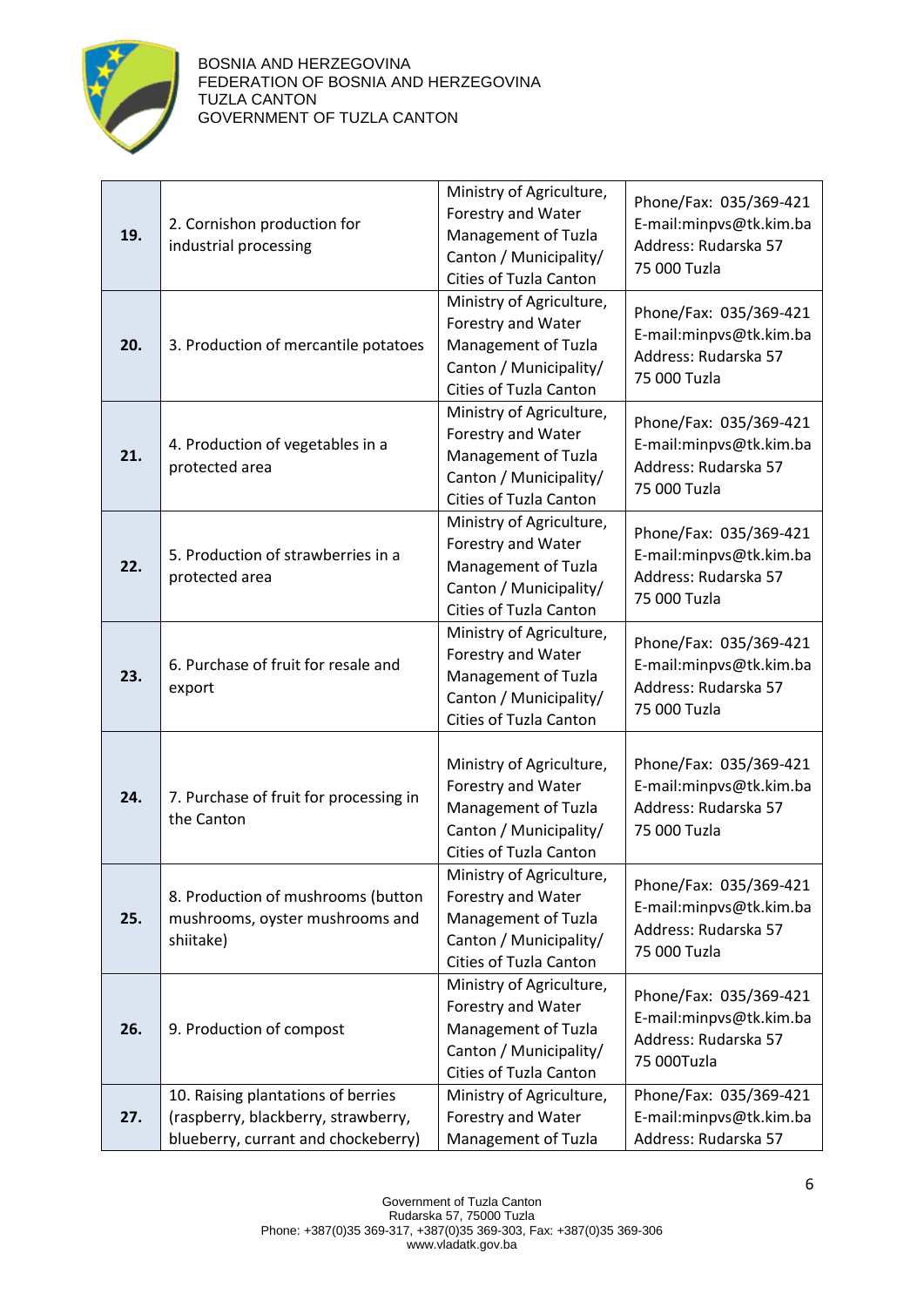

|     |                                                                           | Canton / Municipality/<br><b>Cities of Tuzla Canton</b>                                                                   | 75 000 Tuzla                                                                              |
|-----|---------------------------------------------------------------------------|---------------------------------------------------------------------------------------------------------------------------|-------------------------------------------------------------------------------------------|
| 28. | 11. Raising plantations of woody<br>fruits (apple, pear, plum and cherry) | Ministry of Agriculture,<br>Forestry and Water<br>Management of Tuzla<br>Canton / Municipality/<br>Cities of Tuzla Canton | Phone/Fax: 035/369-421<br>E-mail:minpvs@tk.kim.ba<br>Address: Rudarska 57<br>75 000 Tuzla |
| 29. | 12. Production of berry and berry<br>seedlings (strawberry seedlings)     | Ministry of Agriculture,<br>Forestry and Water<br>Management of Tuzla<br>Canton / Municipality/<br>Cities of Tuzla Canton | Phone/Fax: 035/369-421<br>E-mail:minpvs@tk.kim.ba<br>Address: Rudarska 57<br>75 000 Tuzla |
| 30. | 13. Crowned fruit production                                              | Ministry of Agriculture,<br>Forestry and Water<br>Management of Tuzla<br>Canton / Municipality/<br>Cities of Tuzla Canton | Phone/Fax: 035/369-421<br>E-mail:minpvs@tk.kim.ba<br>Address: Rudarska 57<br>75 000 Tuzla |
| 31. | 14. Berry production                                                      | Ministry of Agriculture,<br>Forestry and Water<br>Management of Tuzla<br>Canton / Municipality/<br>Cities of Tuzla Canton | Phone/Fax: 035/369-421<br>E-mail:minpvs@tk.kim.ba<br>Address: Rudarska 57<br>75 000 Tuzla |
|     | <b>Animal production</b><br>2.                                            |                                                                                                                           |                                                                                           |
| 32. | 1. Dairy cows                                                             | Ministry of Agriculture,<br>Forestry and Water<br>Management of Tuzla<br>Canton / Municipality/<br>Cities of Tuzla Canton | Phone/Fax: 035/369-421<br>E-mail:minpvs@tk.kim.ba<br>Address: Rudarska 57<br>75 000 Tuzla |
| 33. | 2. Chicken meat production                                                | Ministry of Agriculture,<br>Forestry and Water<br>Management of Tuzla<br>Canton / Municipality/<br>Cities of Tuzla Canton | Phone/Fax: 035/369-421<br>E-mail:minpvs@tk.kim.ba<br>Address: Rudarska 57<br>75 000 Tuzla |
| 34. | 3. Breeding cattle-breeding heifers                                       | Ministry of Agriculture,<br>Forestry and Water<br>Management of Tuzla<br>Canton / Municipality/<br>Cities of Tuzla Canton | Phone/Fax: 035/369-421<br>E-mail:minpvs@tk.kim.ba<br>Address: Rudarska 57<br>75 000 Tuzla |
| 35. | 4. Production of eggs for<br>consumption                                  | Ministry of Agriculture,<br>Forestry and Water<br>Management of Tuzla                                                     | Phone/Fax: 035/369-421<br>E-mail:minpvs@tk.kim.ba<br>Address: Rudarska 57                 |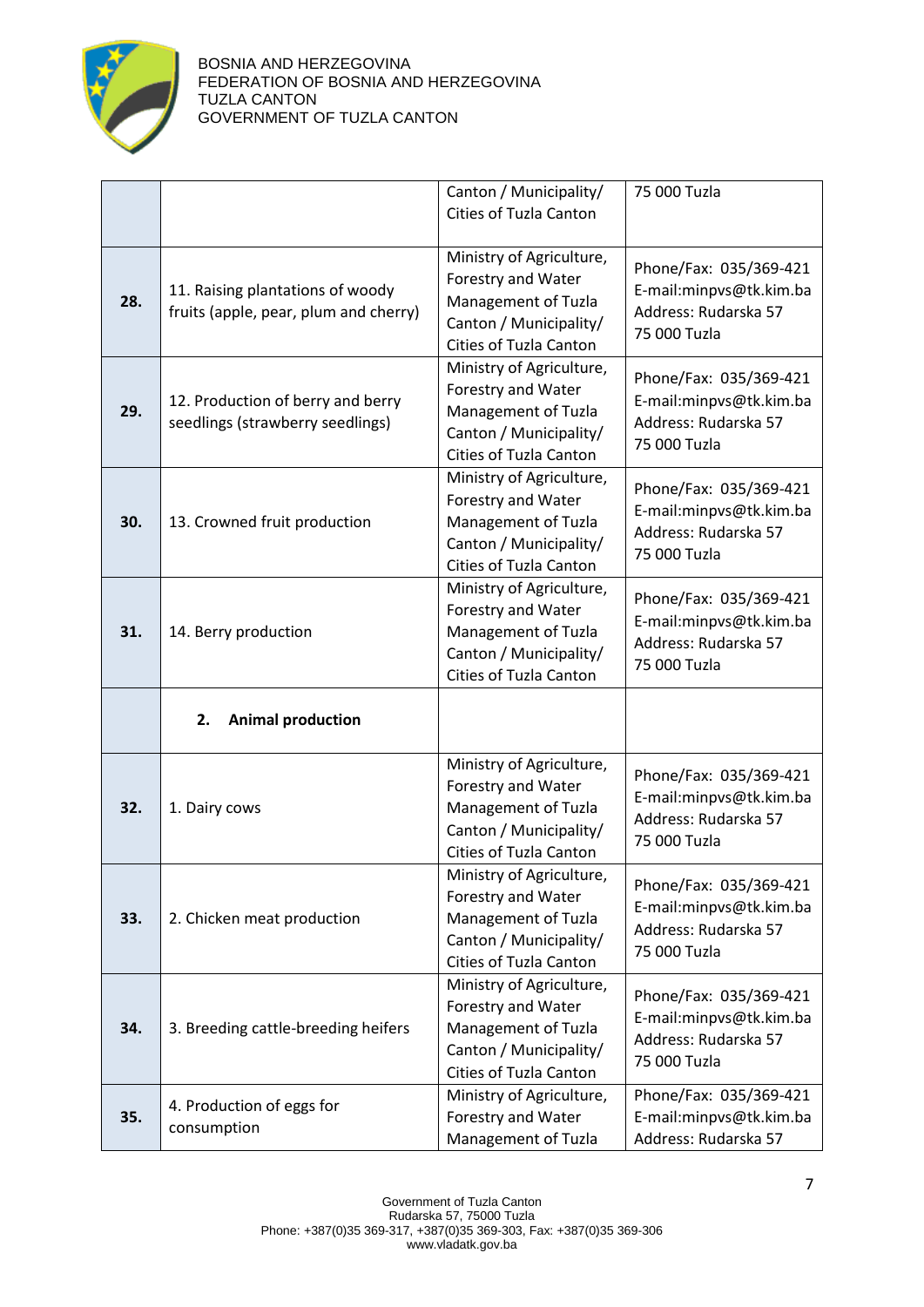

|     |                                                                    | Canton / Municipality/   | 75 000 Tuzla                                      |
|-----|--------------------------------------------------------------------|--------------------------|---------------------------------------------------|
|     |                                                                    | Cities of Tuzla Canton   |                                                   |
|     |                                                                    |                          |                                                   |
|     |                                                                    | Ministry of Agriculture, |                                                   |
|     |                                                                    | Forestry and Water       | Phone/Fax: 035/369-421                            |
| 36. | 5. Beehives, bee colony breeding                                   | Management of Tuzla      | E-mail:minpvs@tk.kim.ba                           |
|     |                                                                    | Canton / Municipality/   | Address: Rudarska 57                              |
|     |                                                                    | Cities of Tuzla Canton   | 75 000 Tuzla                                      |
|     |                                                                    |                          |                                                   |
|     | 3. Organic production                                              |                          |                                                   |
|     |                                                                    |                          |                                                   |
|     |                                                                    | Ministry of Agriculture, |                                                   |
|     | Outdoor production of fruit,                                       | Forestry and Water       | Phone/Fax: 035/369-421                            |
| 37. | vegetable and field crops                                          | Management of Tuzla      | E-mail:minpvs@tk.kim.ba                           |
|     |                                                                    | Canton / Municipality/   | Address: Rudarska 57                              |
|     |                                                                    | Cities of Tuzla Canton   | 75 000 Tuzla                                      |
|     |                                                                    | Ministry of Agriculture, |                                                   |
|     |                                                                    | Forestry and Water       | Phone/Fax: 035/369-421                            |
| 38. | Production of vegetable crops and                                  | Management of Tuzla      | E-mail:minpvs@tk.kim.ba                           |
|     | strawberries in a protected area                                   | Canton / Municipality/   | Address: Rudarska 57                              |
|     |                                                                    | Cities of Tuzla Canton   | 75 000 Tuzla                                      |
|     |                                                                    | Ministry of Agriculture, |                                                   |
|     |                                                                    | Forestry and Water       | Phone/Fax: 035/369-421                            |
| 39. | 4. Funds for the payment of                                        | Management of Tuzla      | E-mail:minpvs@tk.kim.ba                           |
|     | additional support for craftsmen                                   | Canton / Municipality/   | Address: Rudarska 57                              |
|     |                                                                    | Cities of Tuzla Canton   | 75 000 Tuzla                                      |
|     |                                                                    | Ministry of Agriculture, |                                                   |
|     | 5. Regression of interest on loans<br>intended for the purchase of | Forestry and Water       | Phone/Fax: 035/369-421<br>E-mail:minpvs@tk.kim.ba |
| 40. | agricultural products                                              | Management of Tuzla      | Address: Rudarska 57                              |
|     |                                                                    | Canton / Municipality/   | 75 000 Tuzla                                      |
|     |                                                                    | Cities of Tuzla Canton   |                                                   |
|     |                                                                    |                          |                                                   |
|     | <b>6. Support to production organizers</b>                         | Ministry of Agriculture, | Phone/Fax: 035/369-421                            |
|     | in co-operative purchasing of                                      | Forestry and Water       | E-mail:minpvs@tk.kim.ba                           |
| 41. | products from co-operation and                                     | Management of Tuzla      | Address: Rudarska 57                              |
|     | sales of these products (gherkin)                                  | Canton / Municipality/   | 75 000 Tuzla                                      |
|     |                                                                    | Cities of Tuzla Canton   |                                                   |
|     |                                                                    |                          |                                                   |
|     | <b>B.</b> Capital investment                                       |                          |                                                   |
|     |                                                                    | Ministry of Agriculture, | Phone/Fax: 035/369-421                            |
| 42. | 1. Purchase of new equipment in                                    | Forestry and Water       | E-mail:minpvs@tk.kim.ba                           |
|     | animal and plant production                                        | Management of Tuzla      | Address: Rudarska 57                              |
|     |                                                                    | Canton / Municipality/   | 75 000 Tuzla                                      |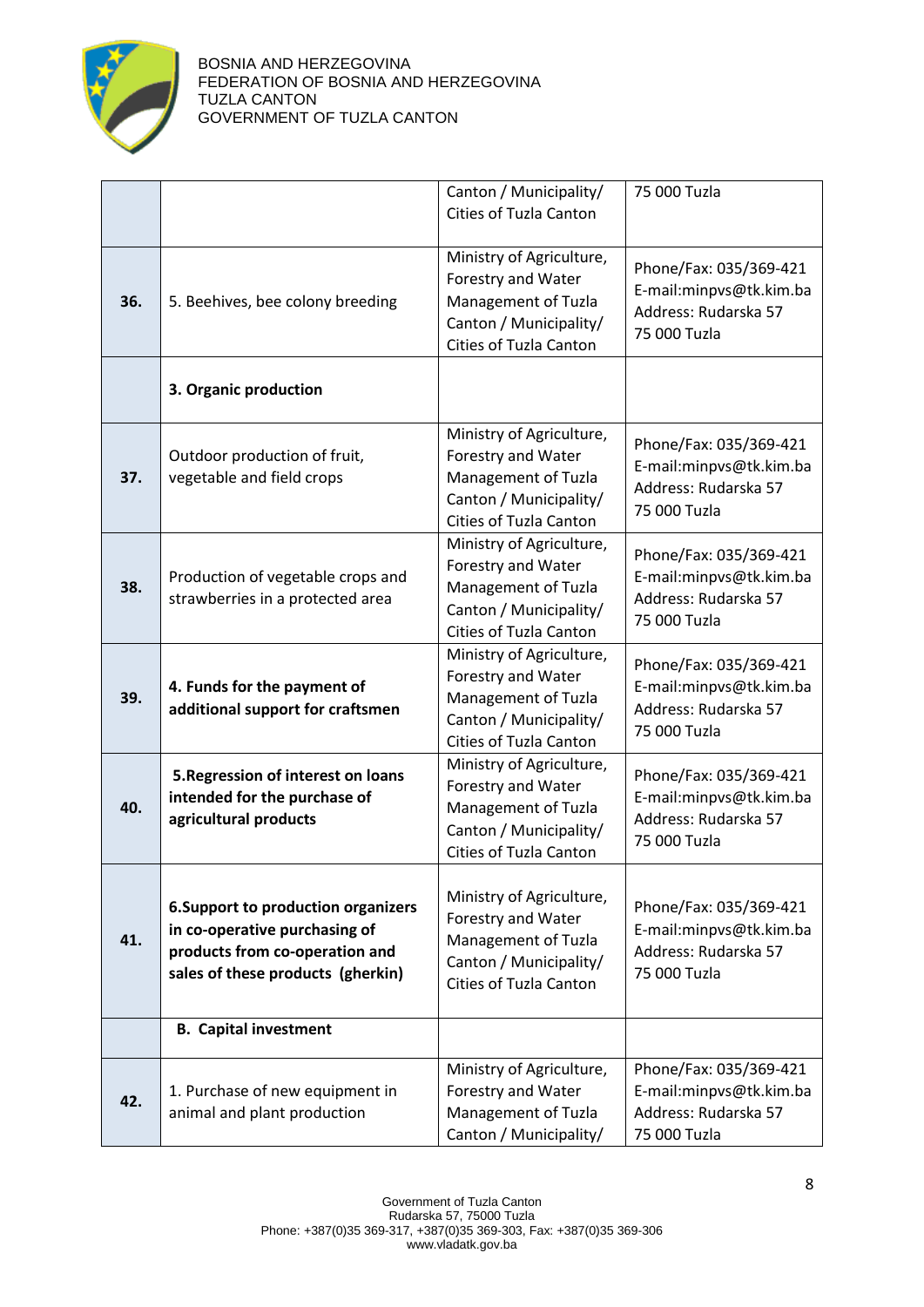

|     |                                                                                                                                                                         | <b>Cities of Tuzla Canton</b>                                                                                                    |                                                                                           |
|-----|-------------------------------------------------------------------------------------------------------------------------------------------------------------------------|----------------------------------------------------------------------------------------------------------------------------------|-------------------------------------------------------------------------------------------|
| 43. | 2. Construction of anti-hail<br>protection system-procurement of<br>rockets for anti-hail protection<br>system                                                          | Ministry of Agriculture,<br>Forestry and Water<br>Management of Tuzla<br>Canton / Municipality/<br><b>Cities of Tuzla Canton</b> | Phone/Fax: 035/369-421<br>E-mail:minpvs@tk.kim.ba<br>Address: Rudarska 57<br>75 000 Tuzla |
| 44. | 3. Co-financing the procurement of<br>greenhouses and high tunnels                                                                                                      | Ministry of Agriculture,<br>Forestry and Water<br>Management of Tuzla<br>Canton / Municipality/<br>Cities of Tuzla Canton        | Phone/Fax: 035/369-421<br>E-mail:minpvs@tk.kim.ba<br>Address: Rudarska 57<br>75 000 Tuzla |
|     | C. Model other types of support                                                                                                                                         |                                                                                                                                  |                                                                                           |
| 45. | 1.1. Co-financing of professional<br>publications, professional training of<br>personnel in agriculture and<br>development of associations of<br>agricultural producers | Ministry of Agriculture,<br>Forestry and Water<br>Management of Tuzla<br>Canton / Municipality/<br>Cities of Tuzla Canton        | Phone/Fax: 035/369-421<br>E-mail:minpvs@tk.kim.ba<br>Address: Rudarska 57<br>75 000 Tuzla |
| 46. | 1.2. Support for TV shows on<br>agriculture and promotion of<br>domestic products to public<br>broadcasters from Tuzla Canton                                           | Ministry of Agriculture,<br>Forestry and Water<br>Management of Tuzla<br>Canton / Municipality/<br>Cities of Tuzla Canton        | Phone/Fax: 035/369-421<br>E-mail:minpvs@tk.kim.ba<br>Address: Rudarska 57<br>75 000 Tuzla |
| 47. | 1.3. Software investment monitoring<br>and investment analysis services in<br>the field of primary agricultural<br>production support in 2021                           | Ministry of Agriculture,<br>Forestry and Water<br>Management of Tuzla<br>Canton / Municipality/<br>Cities of Tuzla Canton        | Phone/Fax: 035/369-421<br>E-mail:minpvs@tk.kim.ba<br>Address: Rudarska 57<br>75 000 Tuzla |
|     | D. Court judgments and decisions on<br>appeals                                                                                                                          |                                                                                                                                  |                                                                                           |
| 48. | Court judgments and decisions on<br>appeals                                                                                                                             | Ministry of Agriculture,<br>Forestry and Water<br>Management of Tuzla<br>Canton / Municipality/<br>Cities of Tuzla Canton        | Phone/Fax: 035/369-421<br>E-mail:minpvs@tk.kim.ba<br>Address: Rudarska 57<br>75 000 Tuzla |
|     | E. Financial support for mitigating<br>the effects of drought in 2021                                                                                                   |                                                                                                                                  |                                                                                           |